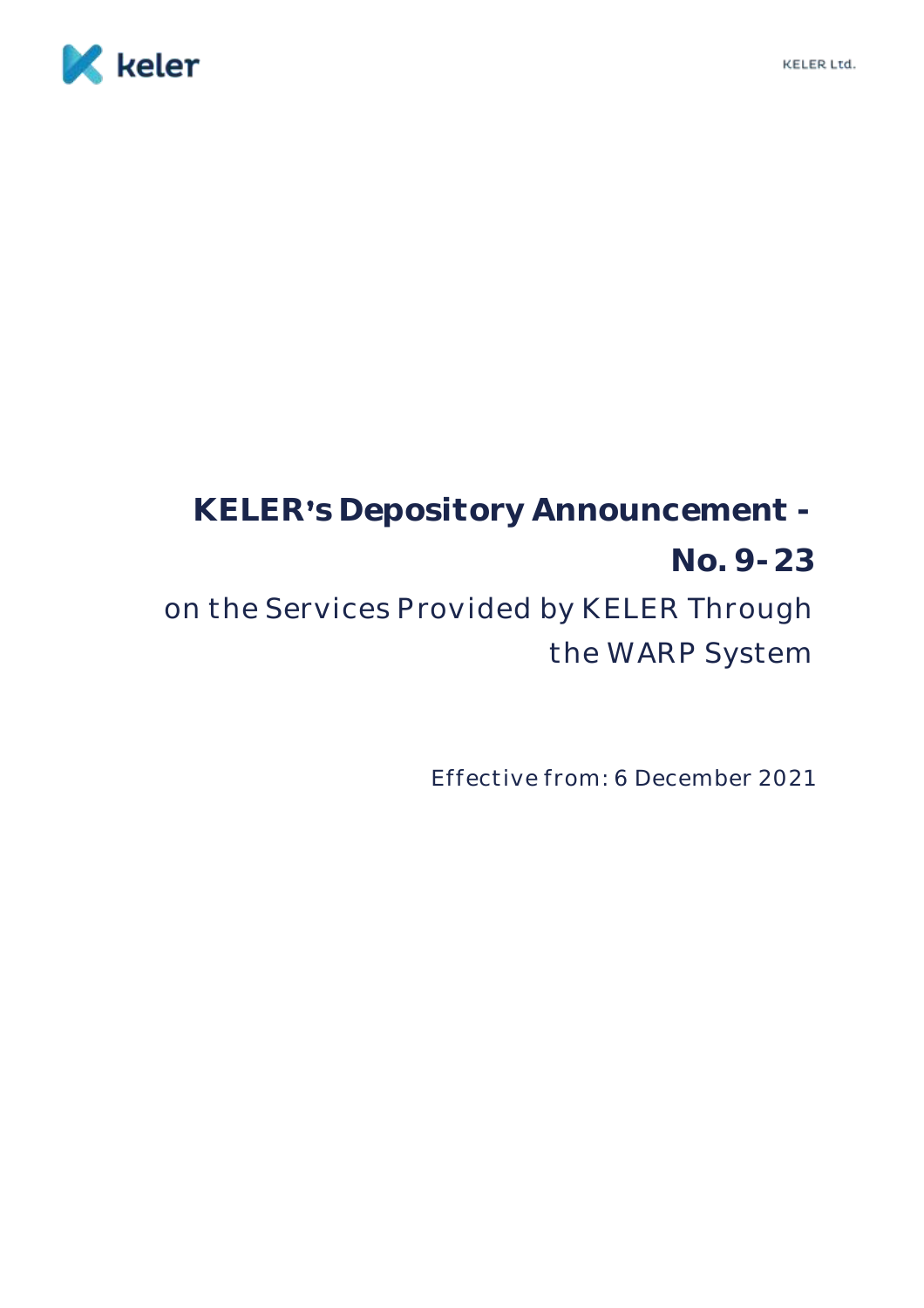

# Table of Contents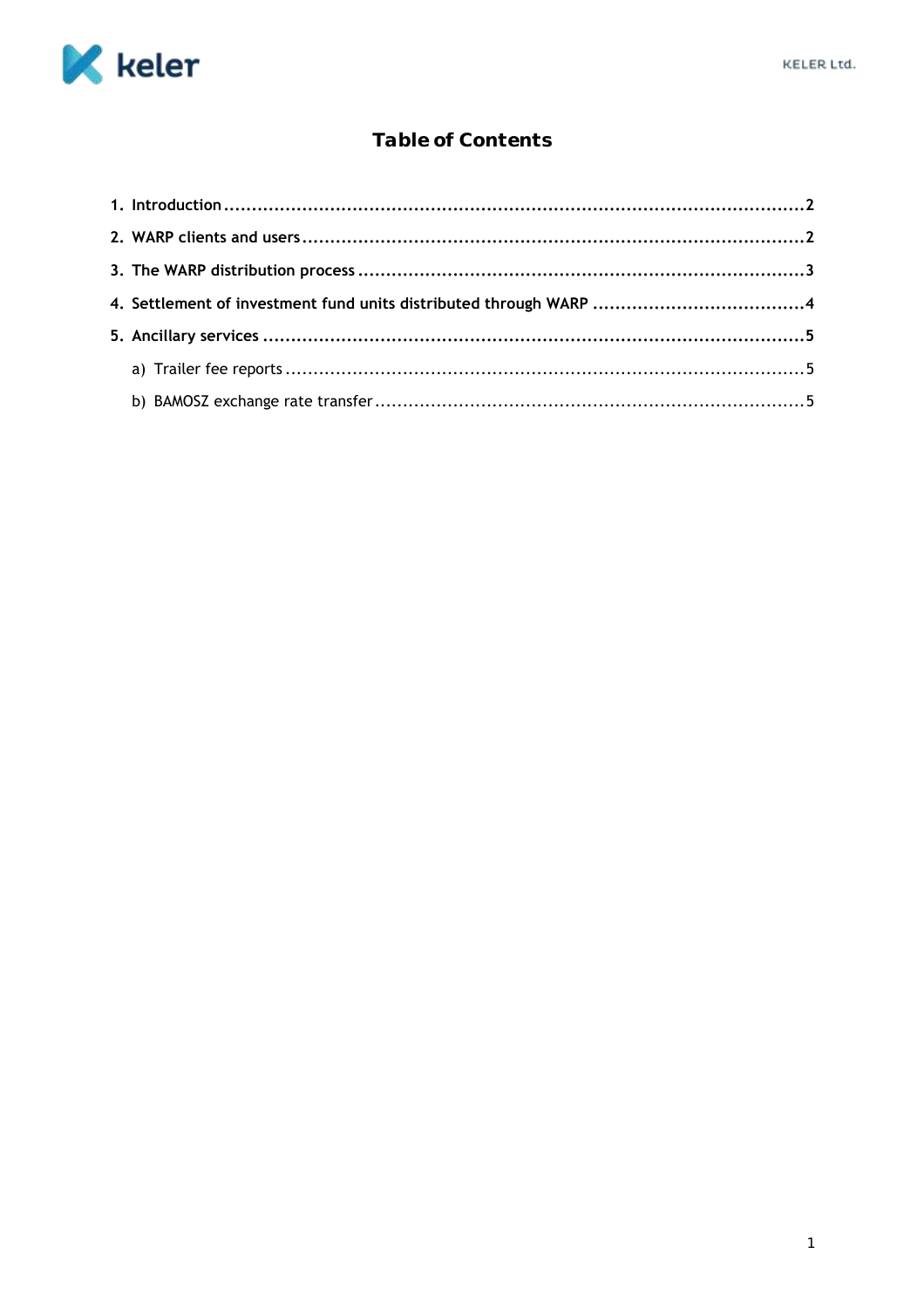

# <span id="page-2-0"></span>**1. Introduction**

This Depository Announcement contains the services provided by KELER WARP.

The WARP (Wide Application Routing Platform) is a web-based order routing system operated by KELER for participants involved in the distribution of open-ended investment units, which supports the clearing, settlement and ancillary processes related to distribution.

The main function of the system is to calculate and confirm the settlement amounts and quantities of distribution orders (covering the subscription, redemption or switch) of open-ended investment units submitted by Distributors, based, in principle, on the price per unit, and to determine the net positions to be settled between each Distributor and the Settlement Agent, i.e. to settle them. In additions, on the intended settlement date of the distribution orders, WARP will generate and send to KELER's settlement system the settlement instructions involving the top-up (SUBS) or mark-down (REDM) of investment units and update the original distribution orders based on their status.

Detailed information on the use of the system is contained in the [User Manual](https://www.keler.hu/Szolg%C3%A1ltat%C3%A1sok/Befektet%C3%A9si%20jegyek%20(WARP)/Felhaszn%C3%A1l%C3%B3i%20K%C3%A9zik%C3%B6nyvek/) available on the KELER website.

The terms used in the Depository Announcement shall have the same meaning as defined in the GBR.

#### <span id="page-2-1"></span>**2. WARP clients and users**

WARP's services can be used by concluding the relevant service agreement. In the system, the socalled partner roles define which functions, tasks and rights a Client can access in WARP in relation to a certain ISIN.

The User Manual defines the tasks and rights of the WARP partner roles (Fund Manager, Distributor, Main Distributor, Price Uploader (NAV Manager), Settlement Agent, Custodian).

All Client wishing to access the system are required to conclude the service agreement regardless of the partner role to be played by the given WARP user.

A Client may have more than one WARP partner access (code) if it has more than one central securities account. The Client determines on the form that is part of the service agreement the central securities account to be linked in WARP.

For the purpose of distributions and related settlements, any KELER Account Holder (except Issuers) may, upon authorisation, be granted the right to dispose of an account for any Client who has access to the WARP system, specifically for the purpose of settling orders available through WARP. The authorisation may be granted to any securities account held with KELER and any cash account held with KELER or the MNB for settlement purposes.

The Client with authorised WARP access will be entitled to initiate settlements directly on the authorising Account Holder's account once it holds the assigned account, and a distributor partner role.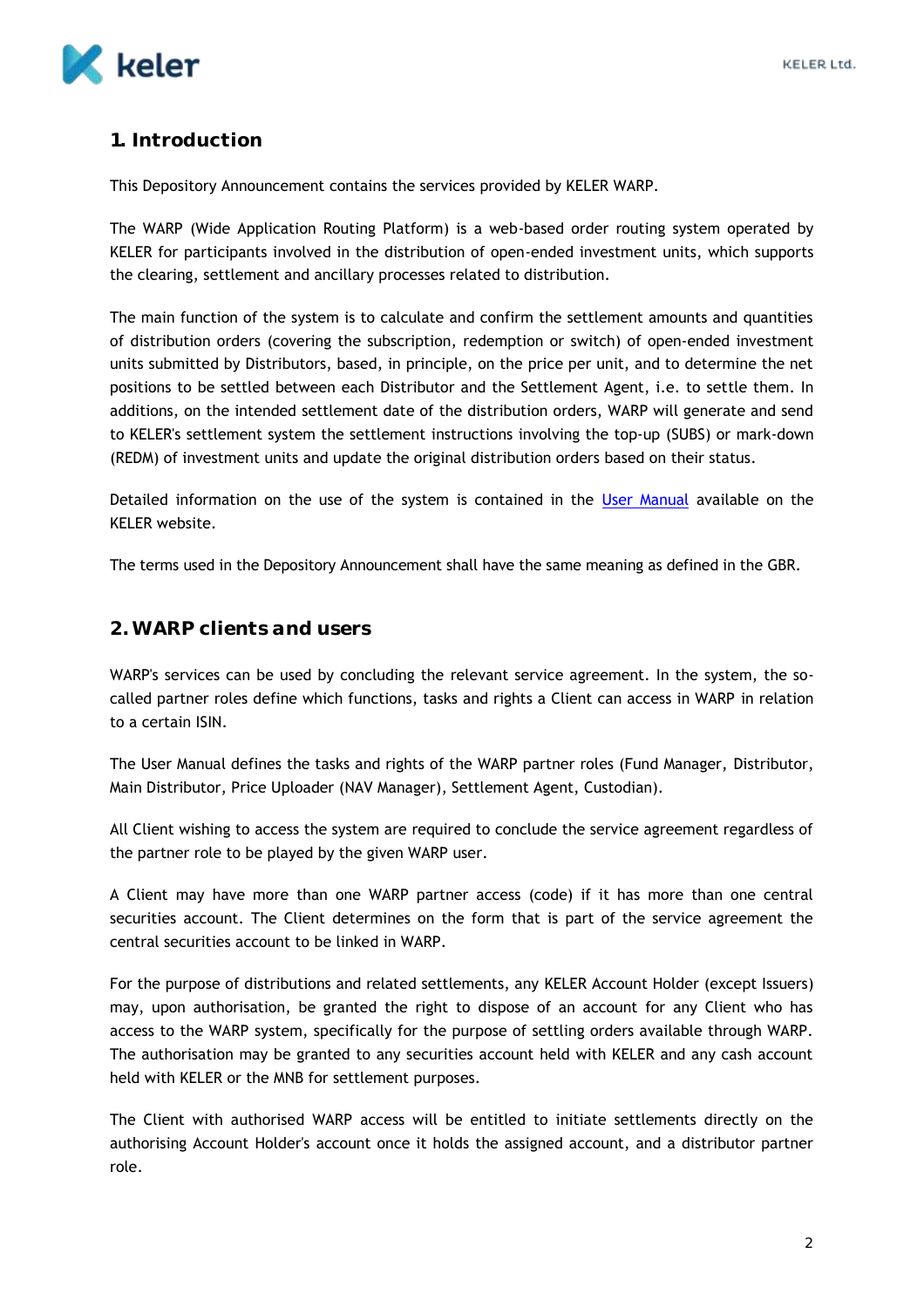

The right to dispose of the account linked to WARP can be initiated by signing a separate agreement to that effect.

# <span id="page-3-0"></span>**3. The WARP distribution process**

Only open-ended investment units with an ISIN code starting with 'HU' may be traded in the system, for which both the Fund Manager and its authorised Settlement Agent are contracted active participants in the system. (The Account Holder acting as the Settlement Agent is appointed by the Fund Manager outside the WARP system under a form contract.) The Fund Manager can activate the security by setting the master data of the security.

The Client with distributor partner role set for the ISIN concerned is entitled to submit distribution order. The Fund Manager is entitled to set a distributor partner role for any Client in the system.

Subscription, redemption and switch orders that can be input in the system can be given both for amount and for quantity. (Based on the security master data determined by the Fund Manager.)

The Distributor is responsible for the completion and content of orders. Further processing of the orders is possible if the orders are approved by the Main Distributor within the prescribed deadline on the day of distribution.

If the Main Distributor approval is available and the daily price of the investment fund unit is uploaded by the Price Uploader, the system calculates the settlement values of the orders. (The WARP summarizes actual securities and cash amounts to be delivered by Distributor, ISIN and settlement day, taking into account the number of pieces involved in subscription and redemption.)

(In the case of certain investment units – if the Fund Manager allows this option – the transaction can be settled on the securities or the cash side before the valid price is input, depending upon the method used to submit the instruction and the direction of the transaction.)

If the Main Distributor rejects or does not approve the order by the end of the deadline set by the Fund Manager, the order cannot be fulfilled and is cancelled automatically.

If the Main Distributor of an investment unit inputs its own subscription order as a Distributor, it is considered immediately accepted by the Main Distributor and only the actual price is necessary for the fulfilment of the subscription order. (Except for settlement without price.)

The distribution order can be recorded in the securities account and cash account assigned either in its own capacity or in the capacity of a proxy. The successful recording of a subscription order constitutes an order resulting in an account movement, and also a disposition of the account by KELER.

The Distributor can input a distribution order for the trade day concerned until the subscription cutoff (so-called WARP trade cut-off) set by the Fund Manager.

If the distribution cut-off time has expired, the system will provide the possibility to reopen the distribuiton window in the time window between the WARP trade cut-off and the Main Distributor approval cut-off, at the latest until the Main Distributor cut-off time. The reopening may be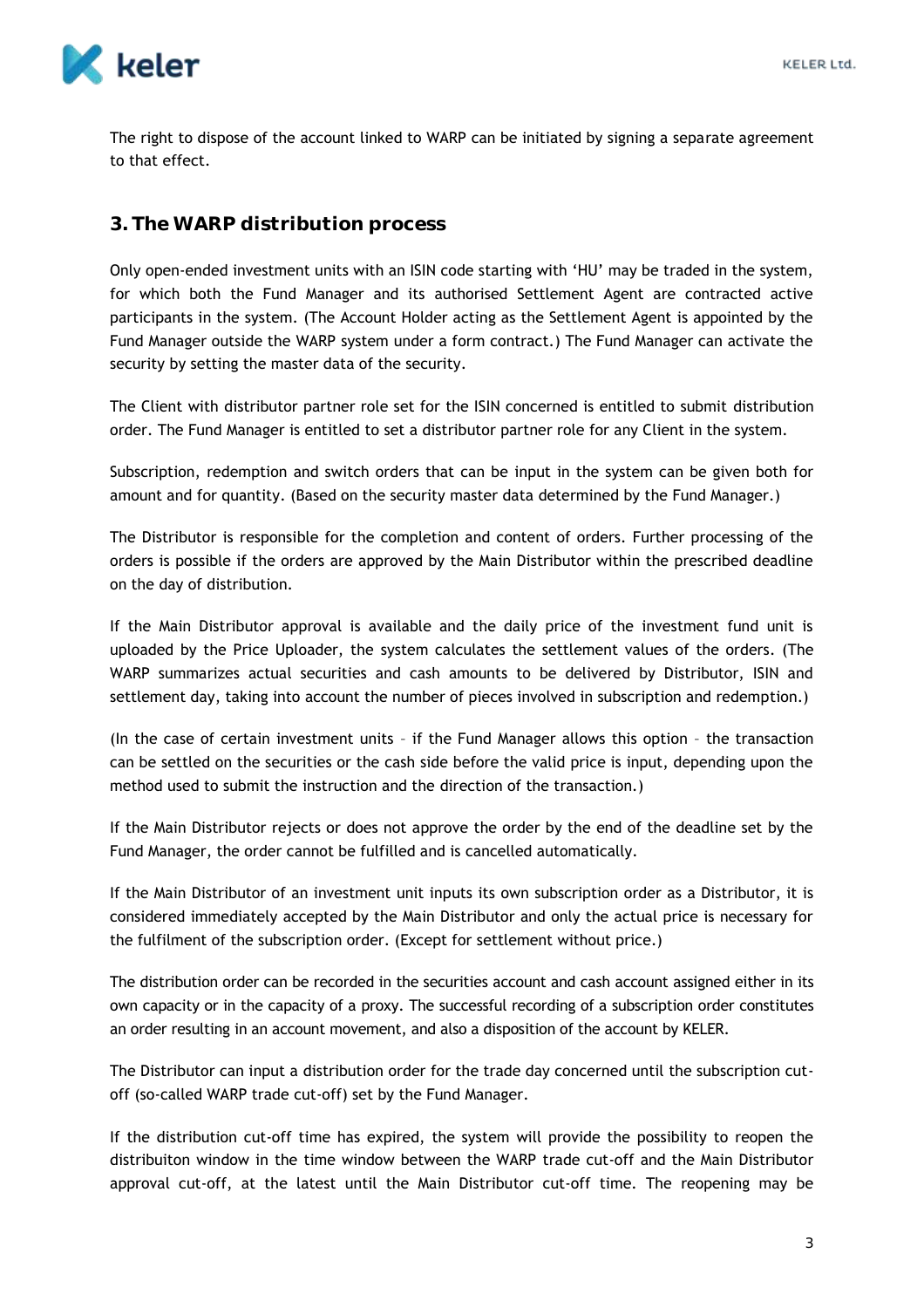

initiated by the Main Distributor. During the reopened distribution (trade) period, all Distributors concerned shall have the possibility to enter an order.

If the Main Distributor approval cut-off has already passed on a given day, the reopening can only be initiated after the Fund Manager increases the Main Distributor cut-off for the ISINs concerned, i.e. sets a later time for the current date.

### <span id="page-4-0"></span>**4.Settlement of investment fund units distributed through WARP**

WARP will send FOP or DVP type settlement orders to KELER's settlement system from instructions with or without a price, depending on the Main Distributor's approval or settings, on the intended settlement date of the order. (SUBS = top-up or REDM = mark-down).

The entry and settlement of a DVP-type subscription order requires that both the Distributor and the Settlement Agent have a settlement purpose cash account with KELER or the MNB or are authorised to hold such an account as a proxy.

If the Distributor and the Settlement Agent are subject to different central securities accounts (main accounts), WARP prepares and sends one settlement order to the KELER settlement system on behalf of each party and the respective clients may manage their settlement orders generated on their behalf separately via the WARP interface.

They are thus entitled to initiate settlement conditon modifications to their settlement orders for the purpose of releasing or holding, or to cancel the settlement orders.

If the Distributor and the Settlement Agent are subject to the same central securities account (main account), WARP creates one already matched settlement order.

The settlement orders and the rules for their handling are subject to the general settlement rules.

The Distributor is obliged to make sure that the total quantity of securities required for the settlement of redemption is available on the intended settlement date on its securities account stated in the order, and in the case of DVP settlement, depending upon the direction of the trade, the Settlement Agent or the Distributor is required to have the cash cover for settlement in the Forint or foreign currency cash account involved. In the case of the top-up and mark-down of investment units, the partial settlement mechanism is not available.

If a settlement order submitted by WARP is rejected by KELER's settlement system as a result of validation, settlements between the relevant Settlement Agent and Distributor(s) may be settled manually by means of orders submitted outside of WARP.

It is not be possible to resubmit or modify erroneous settlement orders.

The damages and consequences resulting from the failure of unsecured or held settlement orders shall be the responsibility of the Clients concerned.